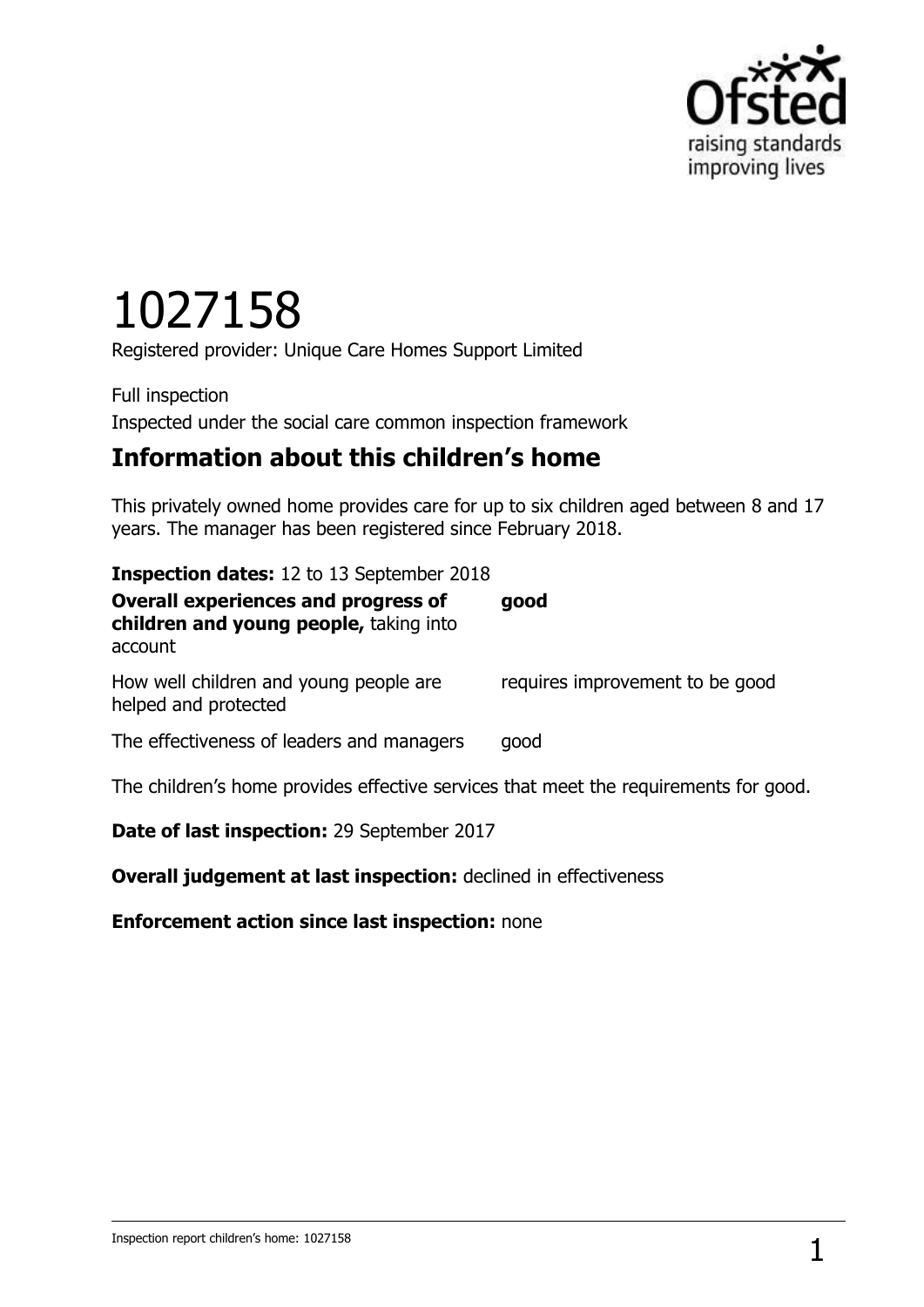

## **Recent inspection history**

| <b>Inspection date</b> | <b>Inspection type</b> | <b>Inspection judgement</b>        |
|------------------------|------------------------|------------------------------------|
| 29/09/2017             | Interim                | Declined in effectiveness          |
| 17/05/2017             | Full                   | Requires improvement to<br>be good |
| 23/03/2017             | Interim                | Sustained effectiveness            |
| 24/11/2016             | Full                   | Good                               |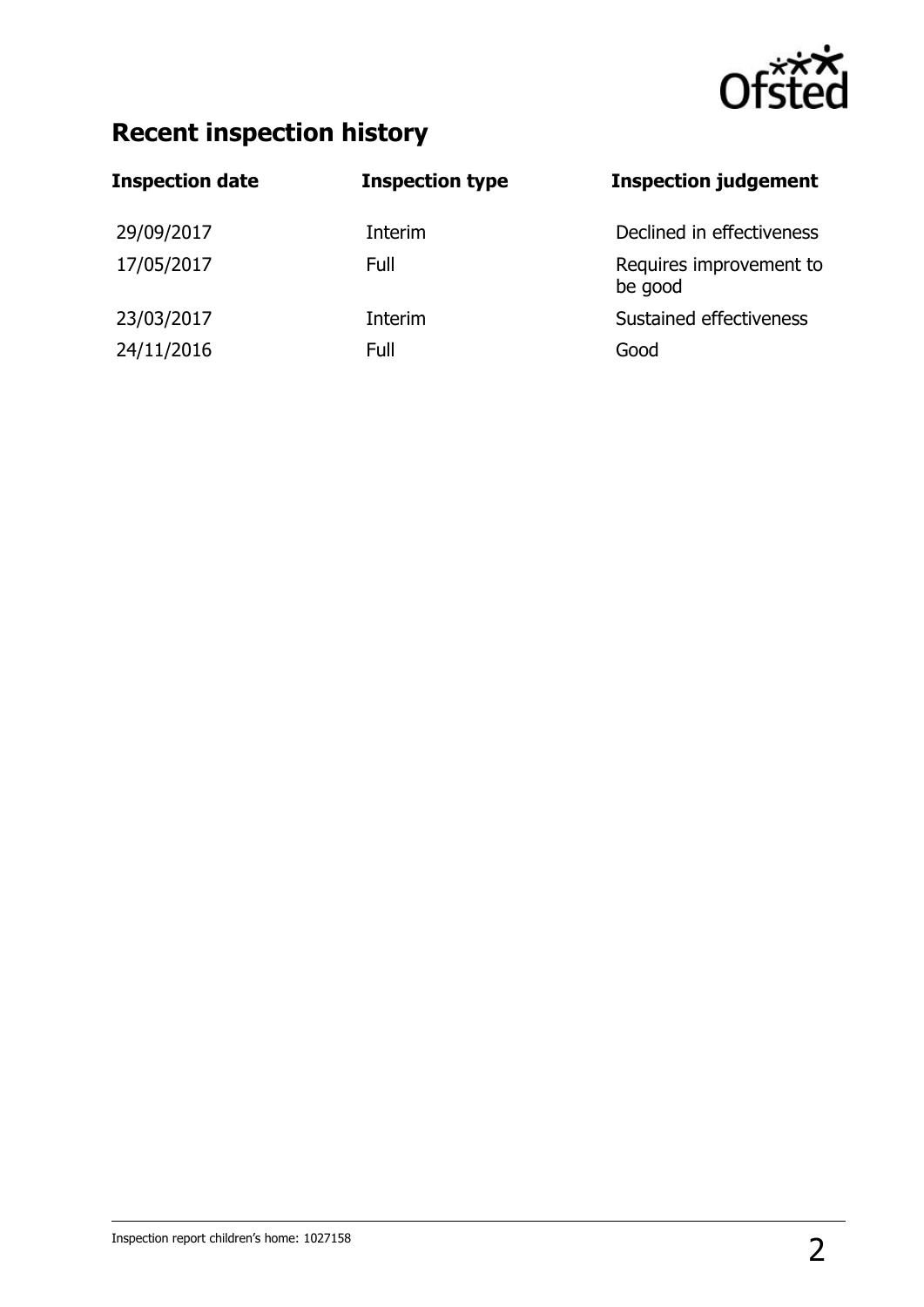

## **What does the children's home need to do to improve?**

#### **Statutory requirements**

This section sets out the actions that the registered person(s) must take to meet the Care Standards Act 2000, Children's Homes (England) Regulations 2015 and the 'Guide to the children's homes regulations including the quality standards'. The registered person(s) must comply within the given timescales.

| <b>Requirement</b>                                                                                                                                                                                                                                                                                                            | Due date   |
|-------------------------------------------------------------------------------------------------------------------------------------------------------------------------------------------------------------------------------------------------------------------------------------------------------------------------------|------------|
| The protection of children standard is that children are<br>protected from harm and enabled to keep themselves safe.                                                                                                                                                                                                          | 28/09/2018 |
| In particular, the standard in paragraph (1) requires the<br>registered person to ensure-                                                                                                                                                                                                                                     |            |
| that the home's day-to-day care is arranged and delivered so as<br>to keep each child safe and to protect each child effectively from<br>harm. (Regulation $12(1)(2)(b)$ )                                                                                                                                                    |            |
| This is with particular regard to ensuring that impact referral<br>assessments and safety plans are detailed and include all<br>relevant information.                                                                                                                                                                         |            |
| The protection of children standard is that children are<br>protected from harm and enabled to keep themselves safe.                                                                                                                                                                                                          | 13/09/2018 |
| In particular, the standard in paragraph (1) requires the<br>registered person to ensure-                                                                                                                                                                                                                                     |            |
| that staff-                                                                                                                                                                                                                                                                                                                   |            |
| assess whether each child is at risk of harm, taking into account<br>information in the child's relevant plans, and, if necessary, make<br>arrangements to reduce the risk of any harm to the child;                                                                                                                          |            |
| understand the roles and responsibilities in relation to protecting<br>children that are assigned to them by the registered person;<br>and                                                                                                                                                                                    |            |
| are familiar with, and act in accordance with, the home's child<br>protection policies. (Regulation 12 $(1)(2)(a)(i)(v)(vii)$ )                                                                                                                                                                                               |            |
| The registered person must review the appropriateness and<br>suitability of the location of the premises used for the purposes<br>of the children's home at least once in each calendar year taking<br>into account the requirement in regulation $12(2)(c)$ (the<br>protection of children standard). (Regulation 46 (1)(2)) | 28/09/2018 |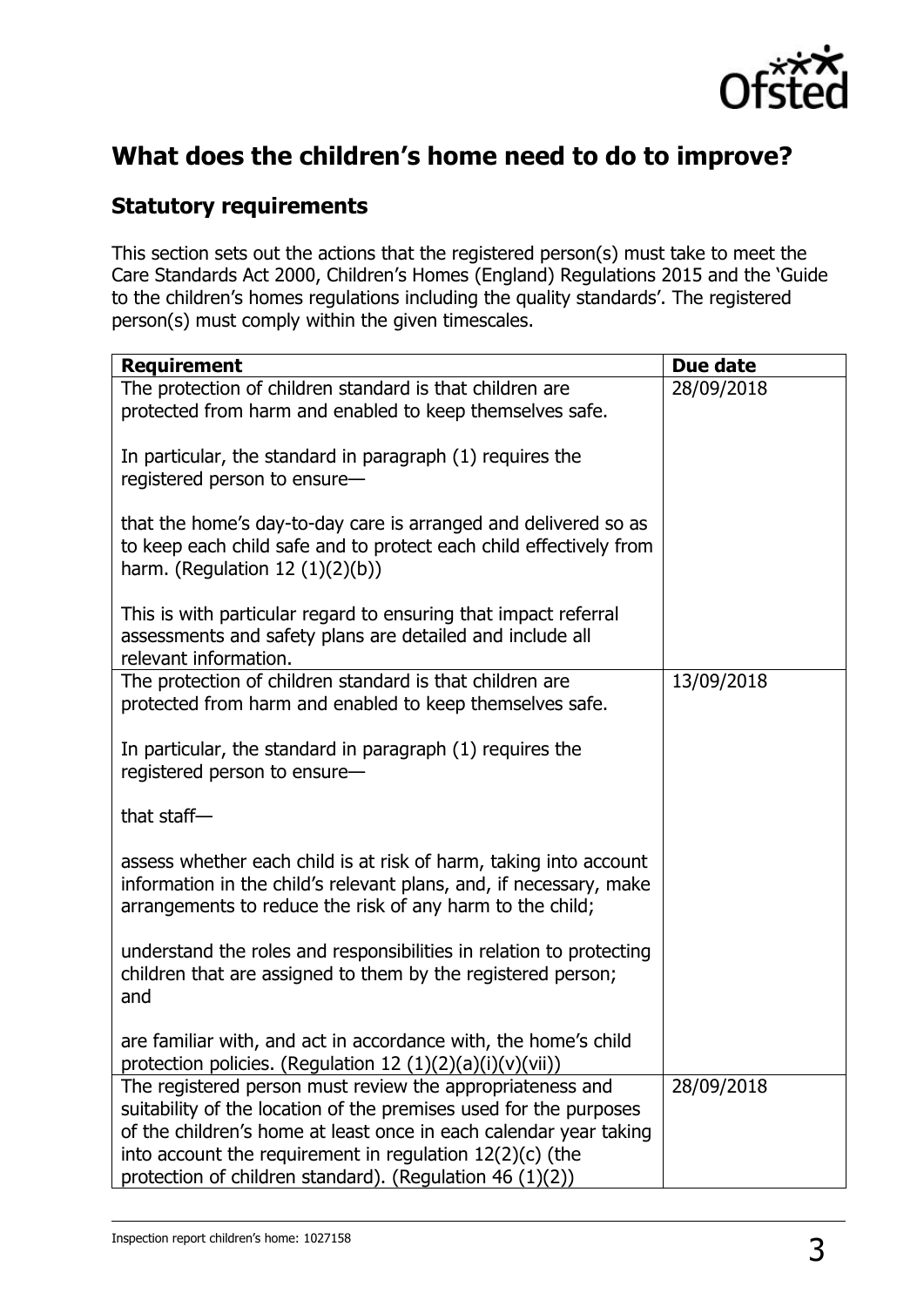

This is in regard to making an assessment of the environmental risks to the home.

#### **Recommendations**

Homes must also meet children's basic day to day needs and physical necessities. ('Guide to the children's homes regulations including the quality standards', page 15, paragraph 3.7)

This is with regard to the replacement of the dishwasher.

 $\blacksquare$  The registered person must have systems in place so that all staff, including the manager, receive supervision of their practice from an appropriately qualified and experienced professional, which allows them to reflect on their practice and the needs of the children assigned to their care. ('Guide to the children's homes regulations including the quality standards', page 61, paragraph 13.2)

## **Inspection judgements**

#### **Overall experiences and progress of children and young people: good**

The children make good progress. They benefit from a consistent staff team that is clear about behavioural expectations. These clear expectations are balanced with an understanding of the children's backgrounds and their behaviours. The children receive consistent messages and feel that they are fairly treated.

The children all attend school, and one new child has school work sent to the home. The timetable and quality of education for this child incorporate wider experiences and time out of the home. Four children benefit from established school placements. The home's routine helps children to settle early in the evening in preparation for the next day. Homework is supported by the staff, who liaise closely with education providers. The staff challenge any barriers to learning. The children are busy and have a purpose; they benefit from a predictable routine.

Children attend health and hospital appointments, with good support from staff. This helps children who have specific health concerns to make good progress under the guidance of health professionals.

The staff have a relaxed and warm rapport with children. Staff balance parental guidance with humour and nurture. Children and staff eat meals together around the table. Planning meals with children means that these meals incorporate the children's choices. Staff add a healthy twist, and the children eat well and benefit from a balanced diet.

The environment is colourful and reflects children's tastes and preferences. There are vegetables growing in the garden, and these are used in the children's meals. The house is spacious and clean, but the dishwasher has been broken for many months. Catering is on the scale of 10 people a night. The washing-up time is lengthy during busy periods of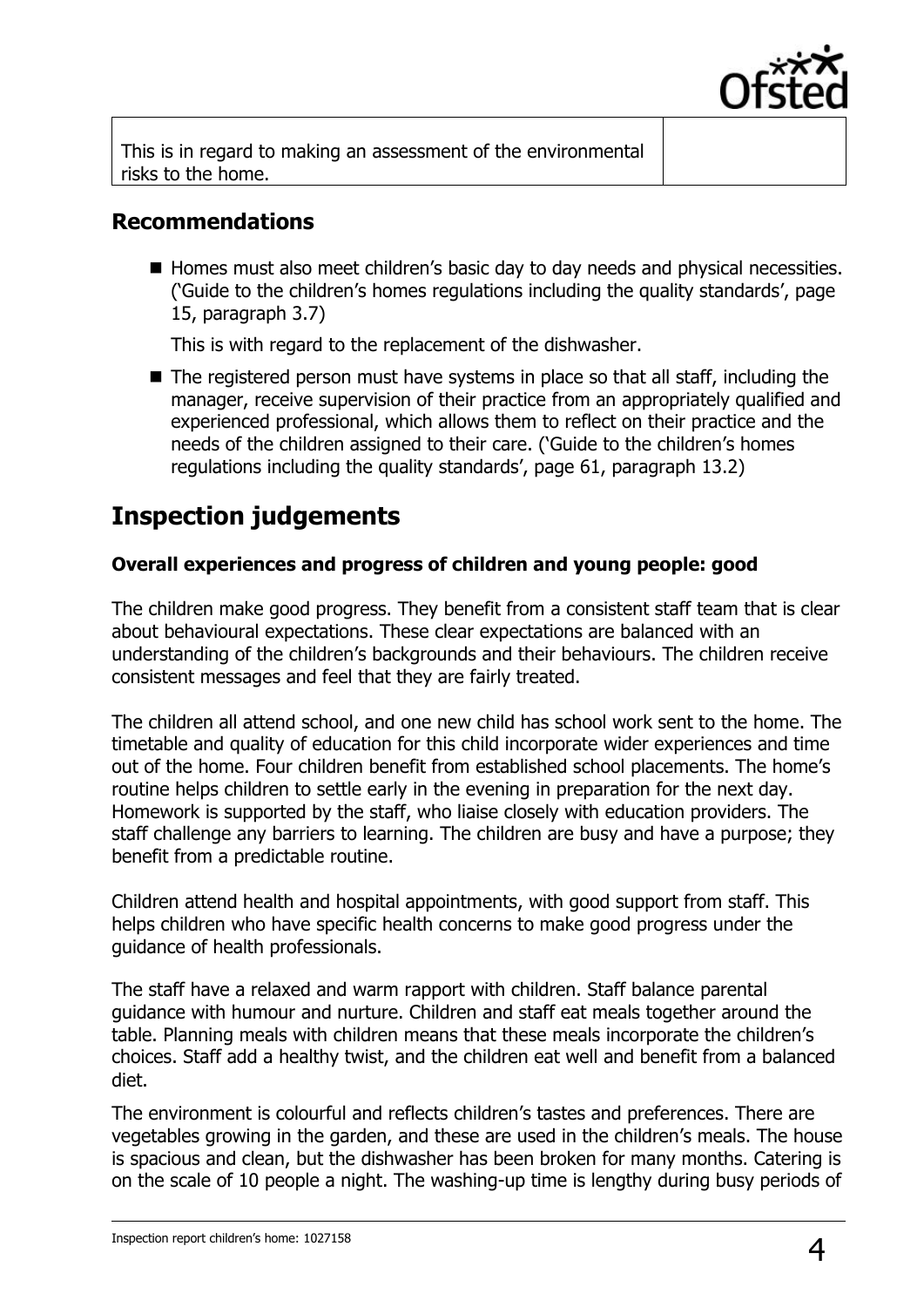

the day when children may need support.

Children share their views readily, and these influence many aspects of their care. The children enjoy a range of interesting experiences with the staff, such as holidays abroad, camping, hiking and festival events. The children are encouraged to help with chores around the house, and they negotiate well to share and swap these chores. The children contribute their ideas about new decor and furnishings, giving them a sense of ownership of their home.

A social worker said, 'It is a warm, friendly home that offers opportunities to explore the world around [the child], maintain a level of privacy, and enable her to have access to practical and emotional support.' Another social worker sought to place a child at the home following the positive experience of one placement.

#### **How well children and young people are helped and protected: requires improvement to be good**

The risks to children are known by staff, and immediate dangers are understood and prevented. However, the recording and assessment of risk continue to be poor. The impact risk assessment for new admissions fails to look at the combination of new children and existing children who present with similar risks. The safety plans for children do not include all of the risks identified in the local authority referral paperwork. Despite these shortfalls, the staff are aware of the risks and manage them to provide immediate safeguards.

The home's risk assessment for the local area includes statistical data but fails to include details about farm buildings and barns near the property. This is despite previous incidents when children have gone to these buildings. The whole approach to assessing and recording risk lacks knowledge and understanding.

Complaints about staff are managed in order to provide immediate safeguards for the child and the member of staff. However, one complaint from a child was investigated prior to a referral to the designated officer, and notified to Ofsted 13 days later. This does not provide transparent and objective oversight in managing allegations.

Incidents at this home have reduced significantly. When children have been missing from the home, the staff are responsive and follow protocols to ensure a safe return. Trained staff manage incidents of self-harm appropriately. High-risk behaviours are managed well.

The staff use positive reinforcement. They acknowledge children's efforts and reward good behaviour. These rewards significantly outweigh negative consequences for unwanted behaviour. The children know that staff notice small improvements in their behaviours, and this encourages positive change.

The children get on well with one another and resolve minor disagreements. The combination of the children's ages and personalities works well. There is a family atmosphere that provides the children with a sense of security and belonging. When describing the children's home, one child said, 'It's just home. It's so much nicer than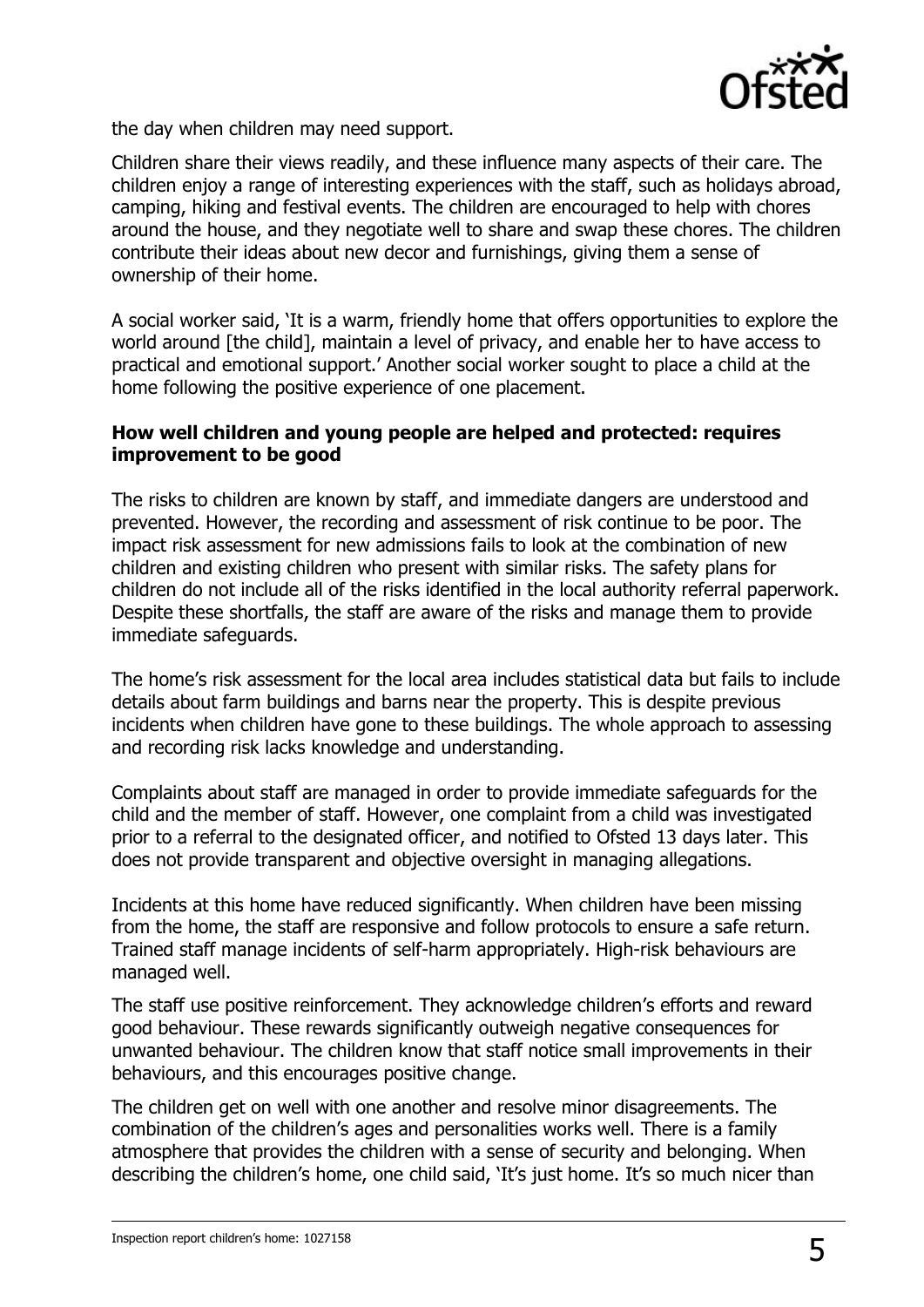

the last home, because it feels like home.'

#### **The effectiveness of leaders and managers: good**

The manager was registered in February 2018. She is qualified and experienced for the role. She has worked very well with the deputy manager and responsible individual to make positive changes. These changes include improving the children's experiences, the environment, team morale and the quality of external monitoring.

There were six requirements raised at the last interim inspection; five of these are met. One has been raised again. The manager is committed to making this home a positive environment for children to live in.

The staff team is gaining confidence and experience. The staff are all either enrolled on a relevant level 3 qualification or qualified to level 3. Specific training equips staff to deal with high-risk behaviours. The staff bring skills to the home and develop areas that they are knowledgeable and enthusiastic about. Professional development is encouraged by the manager.

Staff morale is good. The staff feel supported. They have supervision with a line manager at regular intervals. However, the recording and content of the supervision sessions vary. Some records comprehensively cover required areas, whereas others are light-touch and lack reflection. This does not consistently encourage the staff to reflect on their practice.

The external monitoring has improved following a change of independent visitor. The visits capture stakeholders' views and demonstrate time spent with children. The reports state how effectively children are safeguarded.

The children at this home confidently voice their views in the knowledge that their choices count, and they influence the running of the home.

Relationships with professionals are good. The professionals spoken to during the inspection were pleased with children's progress and the care provided by the staff. One social worker said, 'I have been extremely impressed with their [the staff's] level of commitment and care to [the child].'

## **Information about this inspection**

Inspectors have looked closely at the experiences and progress of children and young people. Inspectors considered the quality of work and the differences made to the lives of children and young people. They watched how professional staff work with children and young people and each other and discussed the effectiveness of help and care provided. Wherever possible, they talked to children and young people and their families. In addition, the inspectors have tried to understand what the children's home knows about how well it is performing, how well it is doing and what difference it is making for the children and young people whom it is trying to help, protect and look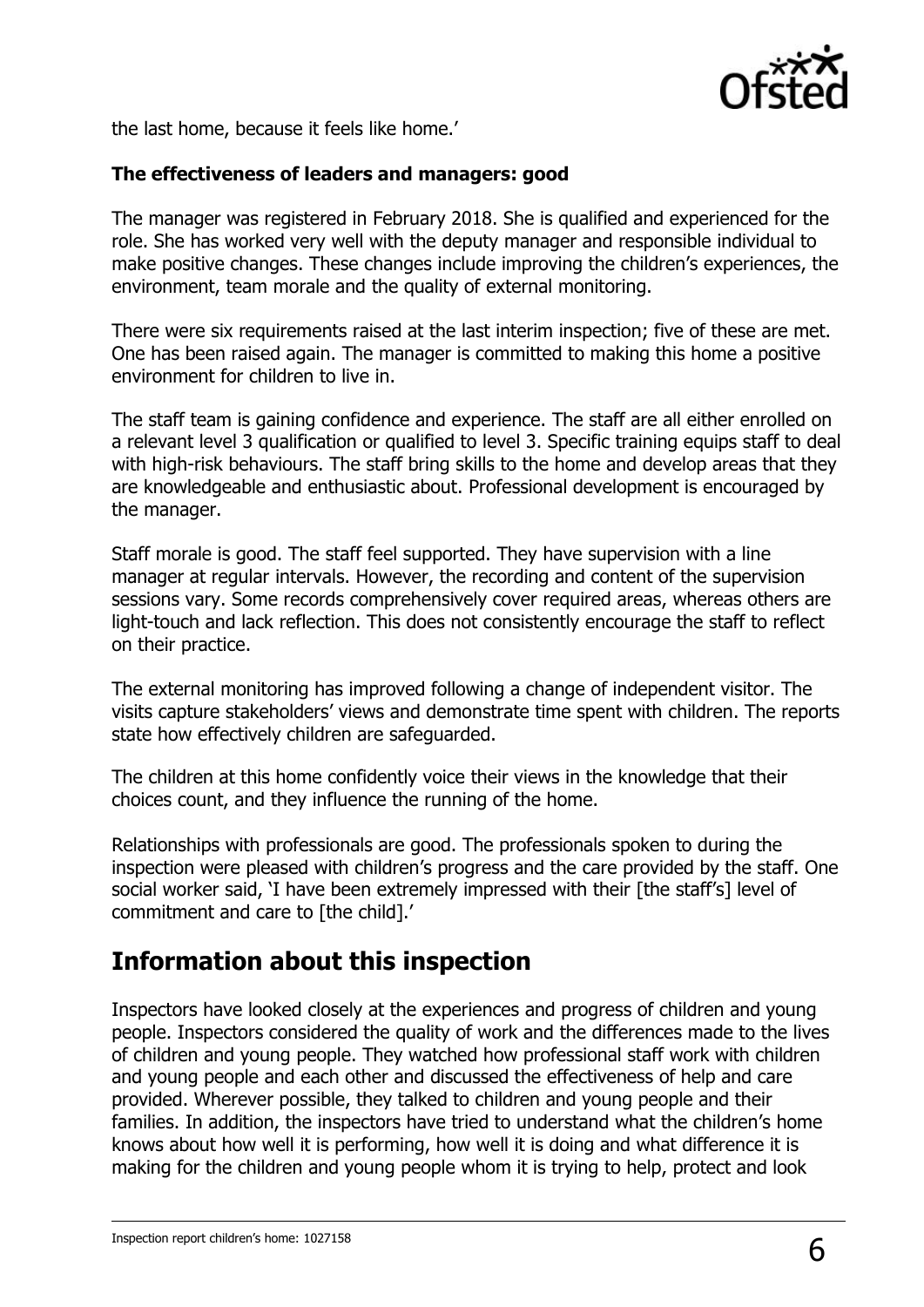

after.

Using the 'Social care common inspection framework', this inspection was carried out under the Care Standards Act 2000 to assess the effectiveness of the service, how it meets the core functions of the service as set out in legislation, and to consider how well it complies with the Children's Homes (England) Regulations 2015 and the 'Guide to the children's homes regulations including the quality standards'.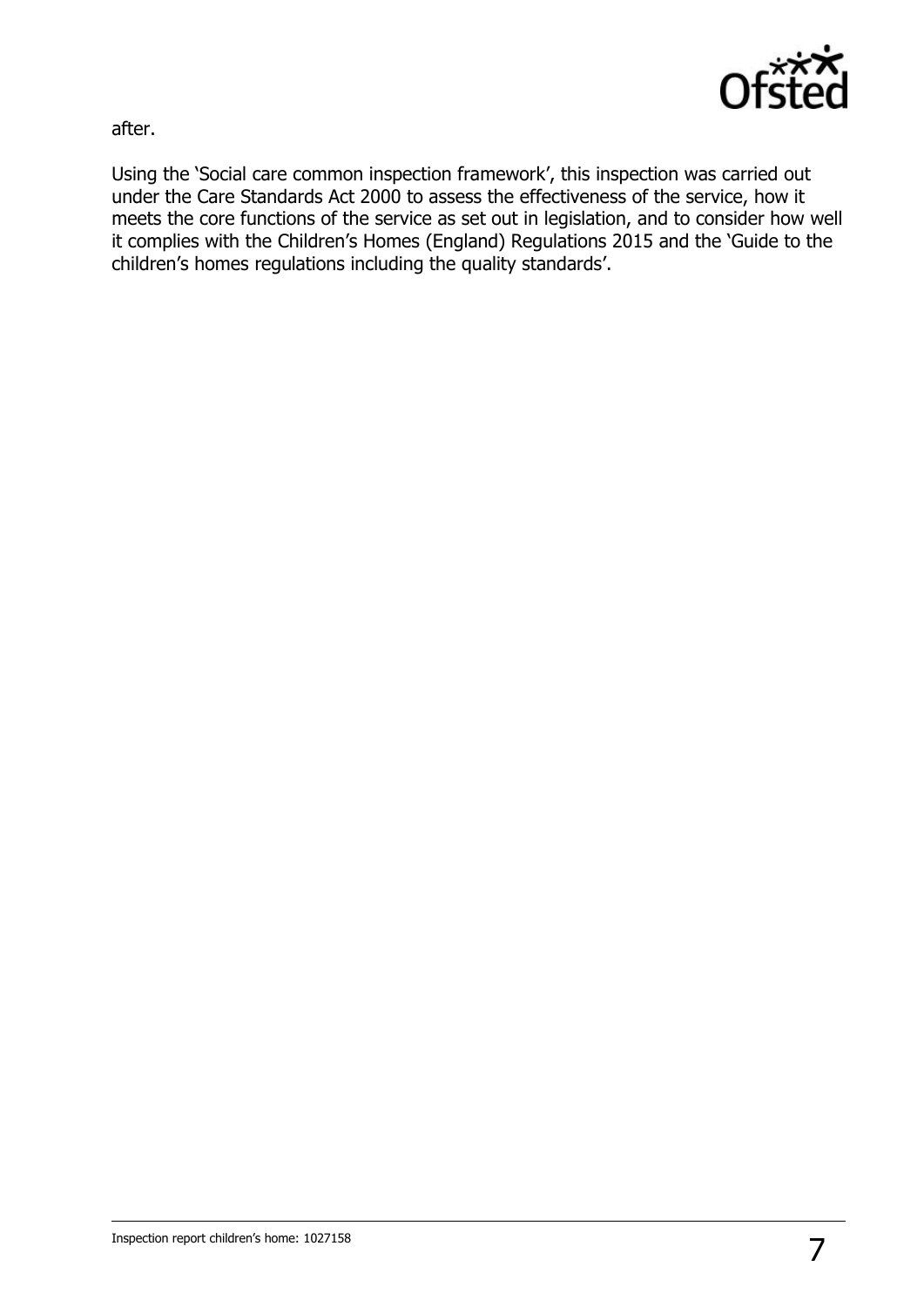

## **Children's home details**

**Unique reference number:** 1027158

**Provision sub-type:** Children's home

**Registered provider:** Unique Care Homes Support Limited

**Registered provider address:** 5 Brooklands Place, Brooklands Road, Sale, Cheshire M33 3SD

**Responsible individual:** Joanne Murray

**Registered manager:** Sarah Mansi

### **Inspector**

Deirdra Keating: social care inspector